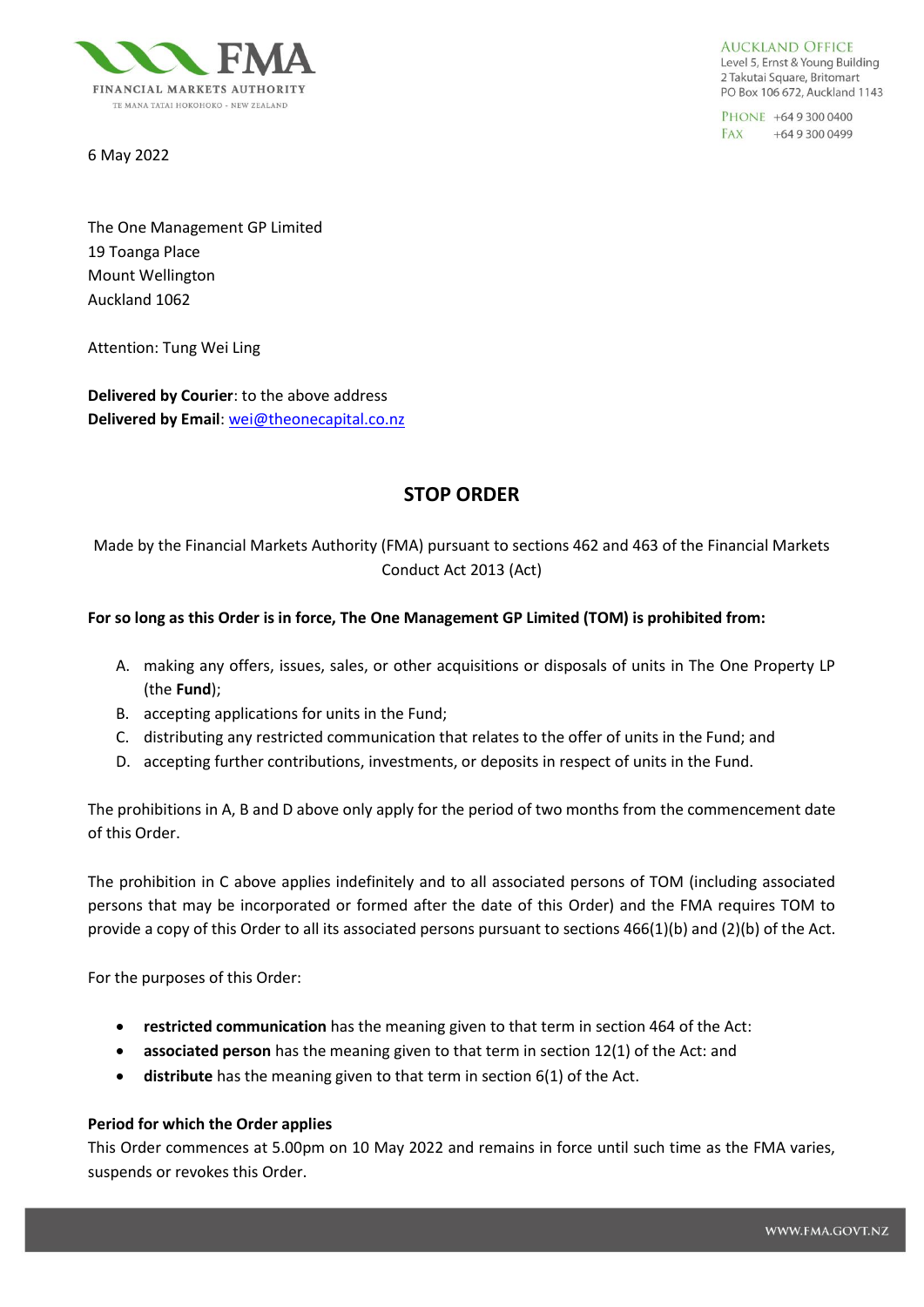# **Grounds for the Order**

The FMA is satisfied under section  $462(1)(f)(i)$  of the Act that restricted communications relating to an offer, or possible offer, of financial products in the Fund by TOM are likely to mislead or confuse investors (including wholesale investors) in a material particular.

### **Other terms and conditions**

The FMA is required to publish this Order on the FMA's website ([https://www.fma.govt.nz\)](https://www.fma.govt.nz/) and to notify the Registrar of Financial Service Providers of the Order in accordance with section 477(1)(b) of the Act.

# **Reasons for the Order**

The FMA makes this Order under section 462 of the Act because certain content in promotional materials relating to the offer is likely to mislead or confuse in a material particular. The promotional materials are:

- a. The One In Longhorn Partnership Fund Information Memorandum (the **IM**);
- b. A "Frequently Asked Questions" document that states "This FAQ has been prepared solely for information purposes in order to assist prospective investors in making their own evaluation about investing in The One in Longhorn Partnership Fund." (the **FAQ**);
- c. A media release dated Friday 18 March 2022, provided to NZME Limited, titled "Leading property group offers minimal risk, high return investment opportunity" (the **Media Release**);
- d. A copy of advertisements and related comments distributed via Facebook, including posts made by James Law Realty Limited (the **Facebook Material**);
- e. A sponsored advertisement promoting the Fund, titled "50 per cent fixed returns over three years for wholesale investors." on the website www.stuff.co.nz (the **Stuff Advertisement**); and
- f. The content in the websites titled The One in Longhorn Partnership Fund, available at https://theonecapital.co.nz, and THE ONE PROPETY GROUP – NZ residential property developer, available at https://theoneproperty.co.nz (the **Website Content**),

### together referred to as the **Promotional Materials**.

The Promotional Materials are restricted communications, as defined by section 464 of the Act. The returns payable to investors and the level of risk in the investment are both material particulars for the purposes of section 462(1)(f)(i).

### *Returns payable*

The headline reference to a "50% fixed return" is likely to mislead or confuse a typical wholesale investor by creating an impression that the investment offers a return of 50% per annum. The equivalent minimum annualised rate of return of a 50% over three years is 16.7% p.a. on a simple basis or 14.5% p.a. on an annual compounding basis. These percentages differ considerably from 50% p.a.

Presenting annualised returns provides direct comparability of returns for investments that have different investment lengths. Advertising a total holding period return obscures that comparability with the advertised returns of other investments in the market. Any departure from this practice without further explanation in the advertisement, is likely to mislead or confuse investors, including wholesale investors.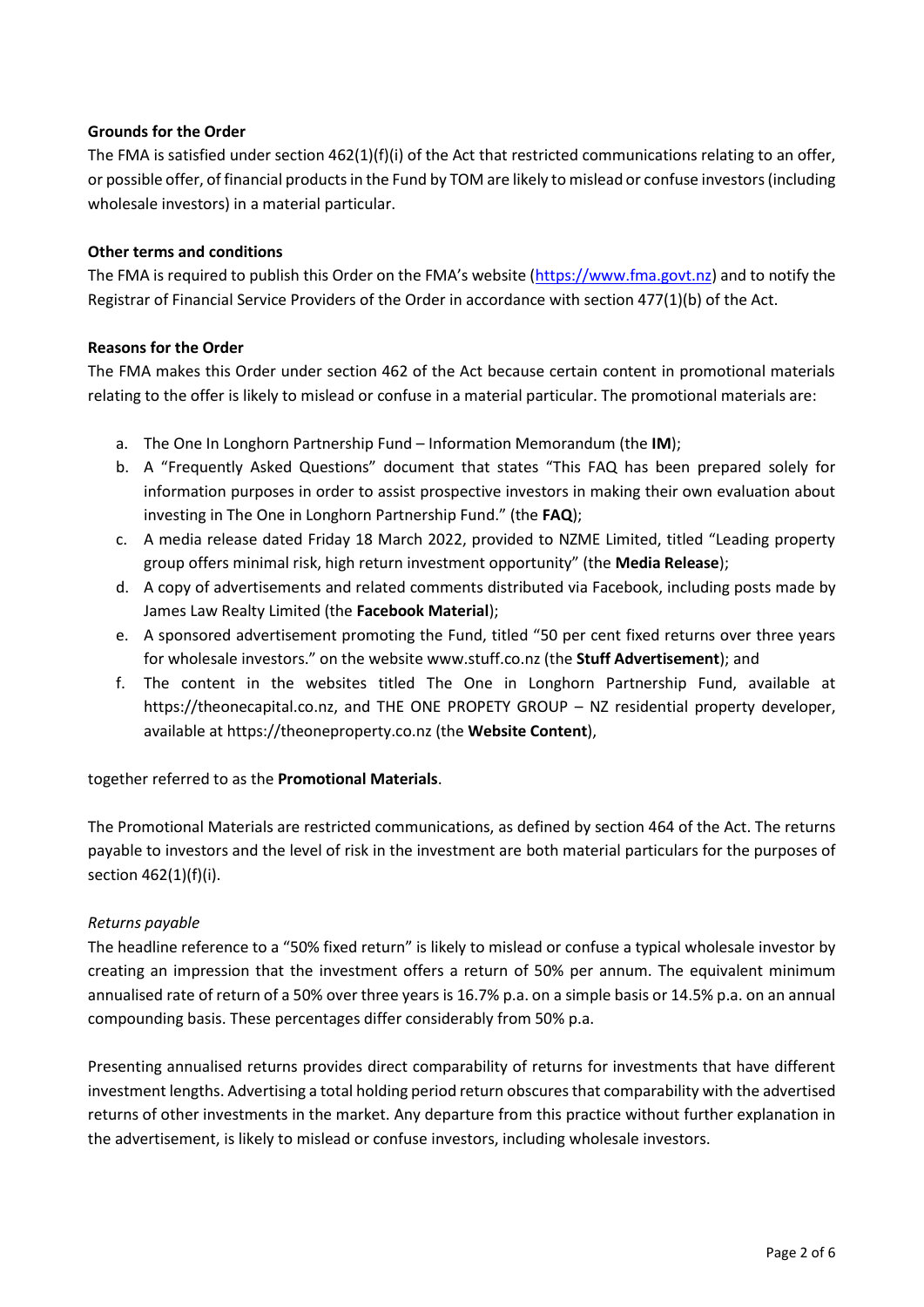Returns payable is an essential characteristic that factors into the assessment of the suitability of an investment for any investor. Accordingly, returns payable in an investment is a material particular.

For the reasons above, the FMA is satisfied that references to 50% fixed return are likely to mislead or confuse a typical wholesale investor as to the return payable to investors, being a material particular of the offer.

The references to returns payable include:

- The Stuff Advertisement is titled "50 per cent fixed returns over three years for wholesale investors.". A typical wholesale investor is likely to be misled or confused about what the annual rate of return might be. Potential annualised returns include 50% p.a. and 16.7% p.a. (as detailed below).
- The Facebook Material includes an advertisement that said:

50% FIXED RETURN OVER A MAXIMUM PERIOD OF 3 YEARS BEFORE TAX, PAID UPON COMPLETION.

This is likely to mislead or confuse investors as to the annualised rate of return on the investment for the reasons above.

• The IM has a table, at page 12, titled "Key Details of the Offer". Included in that table is the following statement:

**Distributions / Target Return** – 50% fixed return over a maximum period of 3 years before tax, paid upon completion of the project.

This is likely to mislead or confuse investors as to the annualised rate of return on the investment for the reasons above. Note, it also indicates the rate of return is a targeted return, which is inconsistent with a return that is fixed in contractual terms, and therefore confusing.

• The FAQ says, at the top of page 2:

… the general partner has the right to issue further partnership units (e.g. to new incoming investors) on such terms, at such price, and in such numbers as it considers reasonably necessary to carry out the business. As a result, the investors under this offer could have their partnership interest diluted. As the return for investors is not fixed, this dilution will not affect investors returns.

Note that describing the returns as "not fixed" is inconsistent with numerous other representations that the rate of return is fixed and is therefore likely to confuse an investor.

#### *The level of investment risk*

Representations made in restricted communications about the level of risk to investors being minimal are likely to mislead or confuse wholesale investors because: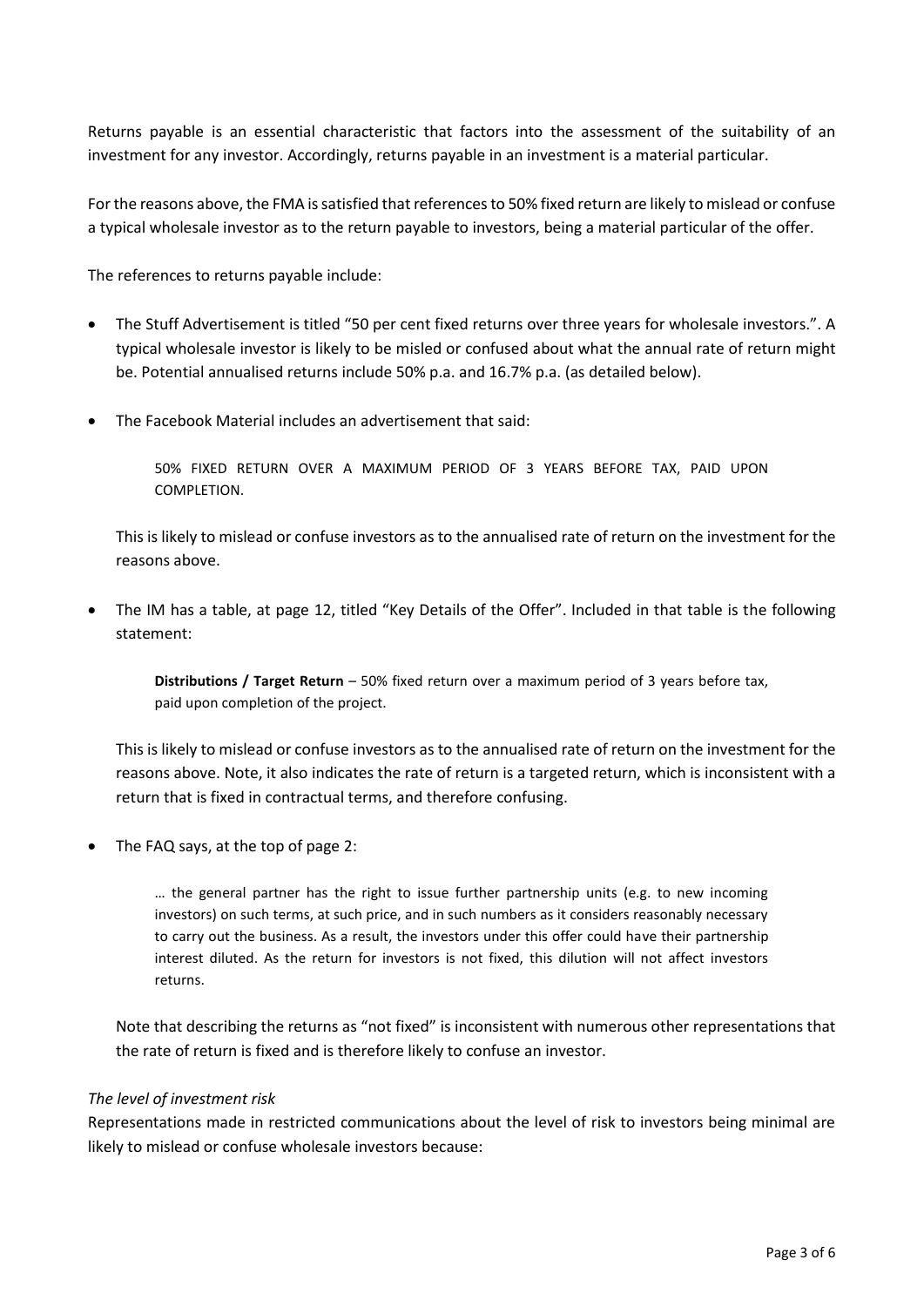- a. the guarantee may expire before there is any default;
- b. the mortgage is contingent on settlement under a sale and purchase of the land; and
- c. the net assets of The One Property Group Holdings Limited (**TOPGH**) and subsidiaries are not relevant to the risk profile of the investment because the shares in that entity are held on trust.

It is likely that the security and guarantee referred to in the Promotional Materials will provide little or no protection to investors. Accordingly, representations about the level of risk as minimal are likely to mislead or confuse. Risk is an essential characteristic that factors into the assessment of the suitability of an investment for any investor. Accordingly, the level of risk in an investment is a material particular.

The references to the level of investment risk being minimal include:

- The Stuff Advertisement describes the offer as a "minimal risk, high return opportunity" and refers readers to James Law Realty Limited for more information.
- The Media Release provided to NZME Limited includes in its heading the phrase "minimal risk, high return investment opportunity".
- The IM, at page 9, states that:

All lending will be secured by registered mortgage security over the land and properties of the borrower and general security agreement granted by the borrower, which will rank behind any other lender(s) to the borrower.

A typical wholesale investor is likely to be misled or confused by the language referenced in the Promotional Material that described the level of investment risk as minimal. The risk to investors in the Fund is significant for the reasons outlined below.

# *Guarantee*

There are numerous references to a guarantee given by Tung Wei Ling and Manna Wang in the restricted communications, including the IM, the FAQ and the Media Release. The FMA has reviewed a Deed of Guarantee and Indemnity dated 17 March 2022 (**Guarantee**) where each of Tung Wei Ling and Manna Wanna unconditionally and irrevocably guarantees to the Fund the due payment of moneys owed by The One Longhorn Limited (being the property development company for the Longhorn project). Clause 4.1 of the Guarantee provides that it will remain in force until the earlier of (a) the whole of the Guaranteed Money and all other money payable under the Guarantee has been paid or satisfied in full; or (b) the date that is 36 months from the date of this document. Accordingly, the Guarantee will terminate on or before 17 March 2025.

The FMA has reviewed an unsigned (template) version of a Subscription Agreement between the Fund and together with an executed version dated 22 March 2022 (**Subscription Agreement**). Schedule 1 of the Subscription Agreement sets out the details of the parties and investment. Under the heading "Preference Unit Rights" there is a section sub-titled "Redemption". That section effectively provides that the investor may redeem the preference units held on the earliest of (a) a disposal of all or substantially all of the assets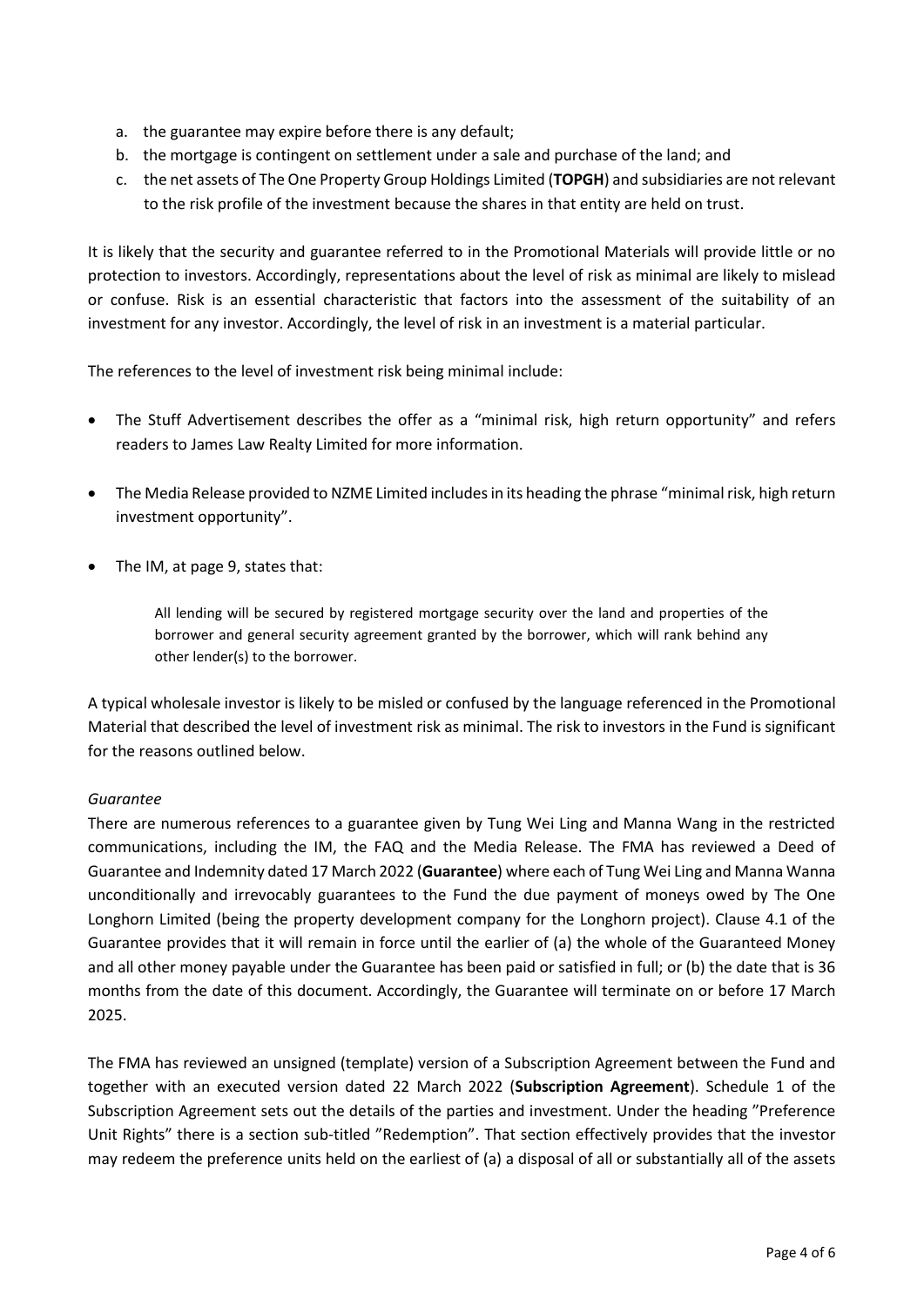of the Fund; (b) completion of the Longhorn property development project; (c) a listing of units in the Fund on a recognised stock exchange; or (d) 36 months after Completion.

"Completion" is defined in the Subscription Agreement with reference to "Completion Date" which is defined as the later of 30 April 2022 or the fifth Business Day following all of the conditions having been satisfied or waived in accordance with clause 3.2, or such other date as the parties may agree in writing.

Based on the FMA's review, the effect of the Subscription Agreement appears to be that the repayment date for investors in the Fund could be on or after the date that is 36 months after Completion Date which can be no earlier than 30 April 2025 unless otherwise agreed by the parties.

The FMA has reviewed the Loan Agreement between The One Longhorn Limited (as borrower) and the Fund (as lender) signed but undated (**Loan Agreement**). The Loan Agreement defines "Final Repayment Date" as "subject to the Lender's right under this agreement to require payment at an earlier date, 36 months from Commencement Date". "Commencement Date" is defined as "the date of initial Drawing under this agreement". TOM confirmed that there has been no drawdown under the Loan Agreement in an email dated 8 April 2022 from Anthony Harper.

Applying the Subscription Agreement, the Guarantee and the Loan Agreement as summarised above, the Guarantee appears to have been contemplated only as a temporary protection, because it can terminate prior to:

- a. the date the Fund is due to be repaid under the Loan Agreement; and
- b. the date that investors are due to be repaid under the Subscription Agreement.

Because the Guarantee may terminate prior to the relevant repayment dates, the FMA considers the Guarantee is likely to provide no protection to the Fund or investors in the Fund in the event of default by The One Longhorn Limited. For this reason, any reference to the Guarantee in the restricted communications is considered likely to mislead or confuse investors, including wholesale investors.

### *Mortgage*

It is apparent from the IM, at page 17, under the section titled "Strategy & Objectives" that the mortgage over the land securing advances by the Fund to The One Longhorn Limited will not be in place at the time of initial drawdowns under the Loan Agreement. A relevant section in the IM states, at page 17: These payments will be made before the property purchase has settled and as such, before security has been granted.

Further, the IM, at page 19, has a section titled "Security". That section states:

The LP's loan to The One Longhorn Limited will be secured by way of general security agreement and registered mortgage over the Longhorn property. The One Longhorn Limited does not own the Longhorn property yet but is party to an unconditional sale and purchase agreement to purchase the property which is due to settle in December 2022.

The Fund will advance the loan to the One Longhorn Property Limited before the property purchase settles as [The One Property Group Limited] has already part paid of the deposit for the